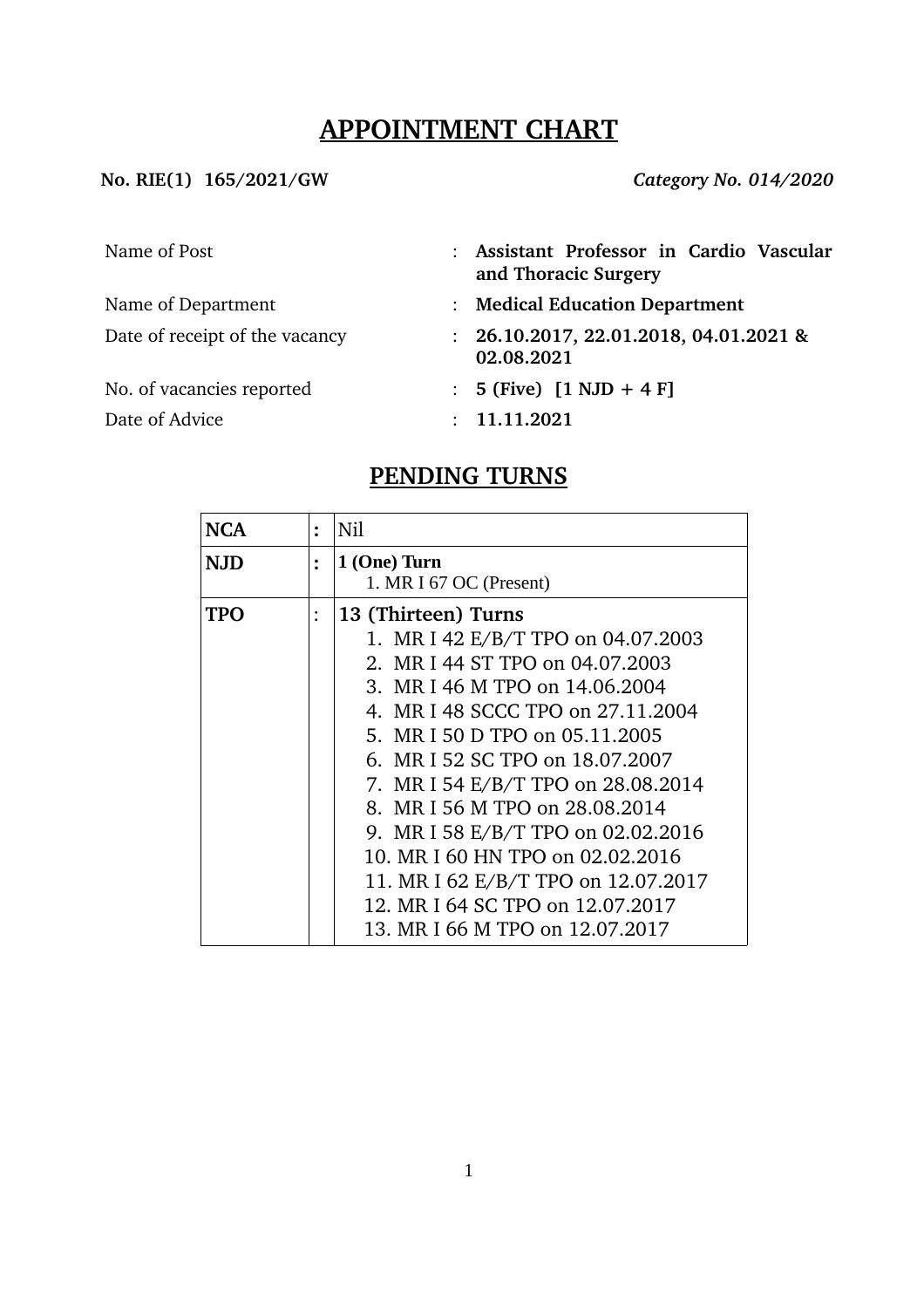## **MAIN ROTATION STANDS AT MR I 67 OC ALREADY FILLED. TO BE CONTINUED FROM MR I 68 LC/AI. DA candidates are not eligible for this post.**

| SI.<br>No.                                                                                                                       | <b>Name and Address</b>                                                                                                                                                                                               | Rank No. | <b>Community</b>       | Rotation as approved by<br>the Commission                                      | <b>Remarks</b> |  |  |
|----------------------------------------------------------------------------------------------------------------------------------|-----------------------------------------------------------------------------------------------------------------------------------------------------------------------------------------------------------------------|----------|------------------------|--------------------------------------------------------------------------------|----------------|--|--|
| $\mathbf{1}$                                                                                                                     | <b>ROHIK MICKA R</b><br><b>MATSYA</b><br>CHAVADIMUKKU<br>THIRUVANANTHAPURAM<br>SREEKARYAM - 695017<br><b>Communication Address</b><br><b>FLAT 116 A</b><br><b>THONDAYAD</b><br><b>KOZHIKODE</b><br>NELLIKODE - 673016 | $R - 1$  | $\left( -\right)$      | NJD compensation to<br>MR I 67 OC advised<br>on 12.07.2017 is now<br>satisfied |                |  |  |
| $\overline{2}$                                                                                                                   | <b>KRISHNA S</b><br>KRISHNA KRIPA,<br><b>JAYAN NAGAR 112</b><br>OLAYIL, THEVALLY PO<br><b>KOLLAM</b><br>691009                                                                                                        | $R - 14$ | <b>EZHAVA</b>          | MR I 42 $E/B/T$ TPO<br>on 04.07.2003 is now<br>satisfied                       |                |  |  |
| MR I 44 ST TPO on 04.07.2003 is now satisfied.<br>No ST candidate in the R/L. Set apart for NCA notification.<br><b>NCA - ST</b> |                                                                                                                                                                                                                       |          |                        |                                                                                |                |  |  |
| <b>MRI 68 LC/AI</b><br>TPO to keep 50% Rule                                                                                      |                                                                                                                                                                                                                       |          |                        |                                                                                |                |  |  |
| 3                                                                                                                                | <b>VINITHA NAIR V</b><br><b>GIRIJA BHAVAN</b><br><b>GIRIJA BHAVAN</b><br><b>KOTTAYAM</b><br>THRICKODITHANAM PO -<br>686105                                                                                            | $R-2$    | $\left( \cdot \right)$ | <b>MR I 69 OC</b>                                                              |                |  |  |
| <b>MRI 70 V</b><br>TPO to keep 50% Rule                                                                                          |                                                                                                                                                                                                                       |          |                        |                                                                                |                |  |  |